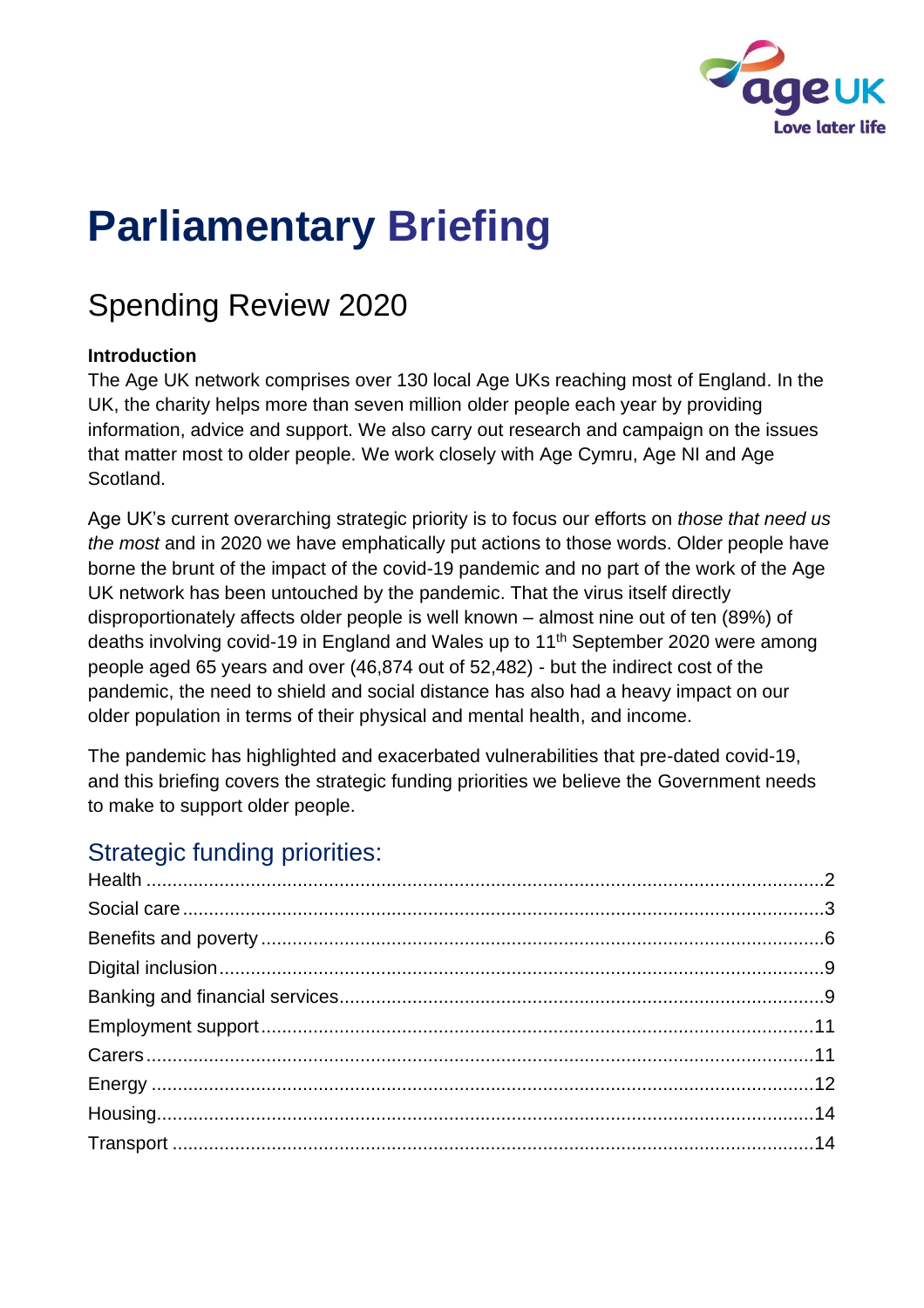#### <span id="page-1-0"></span>**Health**

Older people have been disproportionately affected by the covid-19 pandemic. Not only are they the most likely to have been hospitalised by covid-19, but 1.4 million people over the age of 60 were told to shield during the first phase of the pandemic and everyone over the age of 70 has been classed as vulnerable and advised to limit their social contact. Months of isolation, reduced access to primary care services and delayed treatment and surgery have left significant numbers of older people in a poorer state of physical and mental health. As we move into winter facing a second wave of the pandemic it is more important than ever that the NHS is provided with the resources it needs to restore services and address older people's new and on-going health needs.

The covid-19 pandemic has exacerbated pre-existing challenges faced by the NHS and led to more older people falling through the gaps. Prior to the pandemic, one-third of older people already reported feeling unsupported to manage their long-term conditions, yet covid-19 has resulted in available support being further eroded. During the pandemic, one in five people over 65 have had an appointment cancelled<sup>i</sup>, more than any other age group, and services in the community have been put on hold, leaving older people in pain and facing deteriorating health. Meanwhile, the pause in surgery, means that waiting lists, which were already rising, have reached unprecedented levels. In July 2020, more than 2.1 million people, the vast majority older, had been waiting over 18 weeks for routine treatment such as hip operations or cataract surgery, representing the largest number of people waiting since records began.<sup>ii</sup> Even more concerning, 83,000 had been waiting for over a year, an 81-fold increase compared to the same time last year<sup>iii</sup>.

This reduced access to NHS services, combined with months of isolation and a decrease in care provision, has had a severe impact on older people's physical health. Older people have experienced deconditioning, increased muscle weakness, cognitive decline, and a reduced ability to complete activities of daily living. An Age UK poll of 1,350 people over the age of 60 found that one in four older people cannot walk as far as they did before the start of lockdown, a third have less energy, and one in five are finding it harder to remember thingsiv. Older people with pre-existing health conditions and care needs have been hardest hit. A third of people who were already finding it difficult to walk up and down stairs say that this has become even more difficult since lockdown, while two in five people who struggle to have a shower or wash now say this is harder for them to do.

Unsurprisingly, older people's mental health and emotional well-being has also been badly affected. The proportion of people over the age of 70 experiencing symptoms of depression has doubled since the start of lockdown<sup> $\vee$ </sup> and half of people aged 55-75 report finding it hard to remain positive<sup>vi</sup>. In a separate Age UK qualitative survey with 550 older people, we heard that some are too scared to leave the house and no longer take pleasure in the things they used to enjoy. Many reported that they are experiencing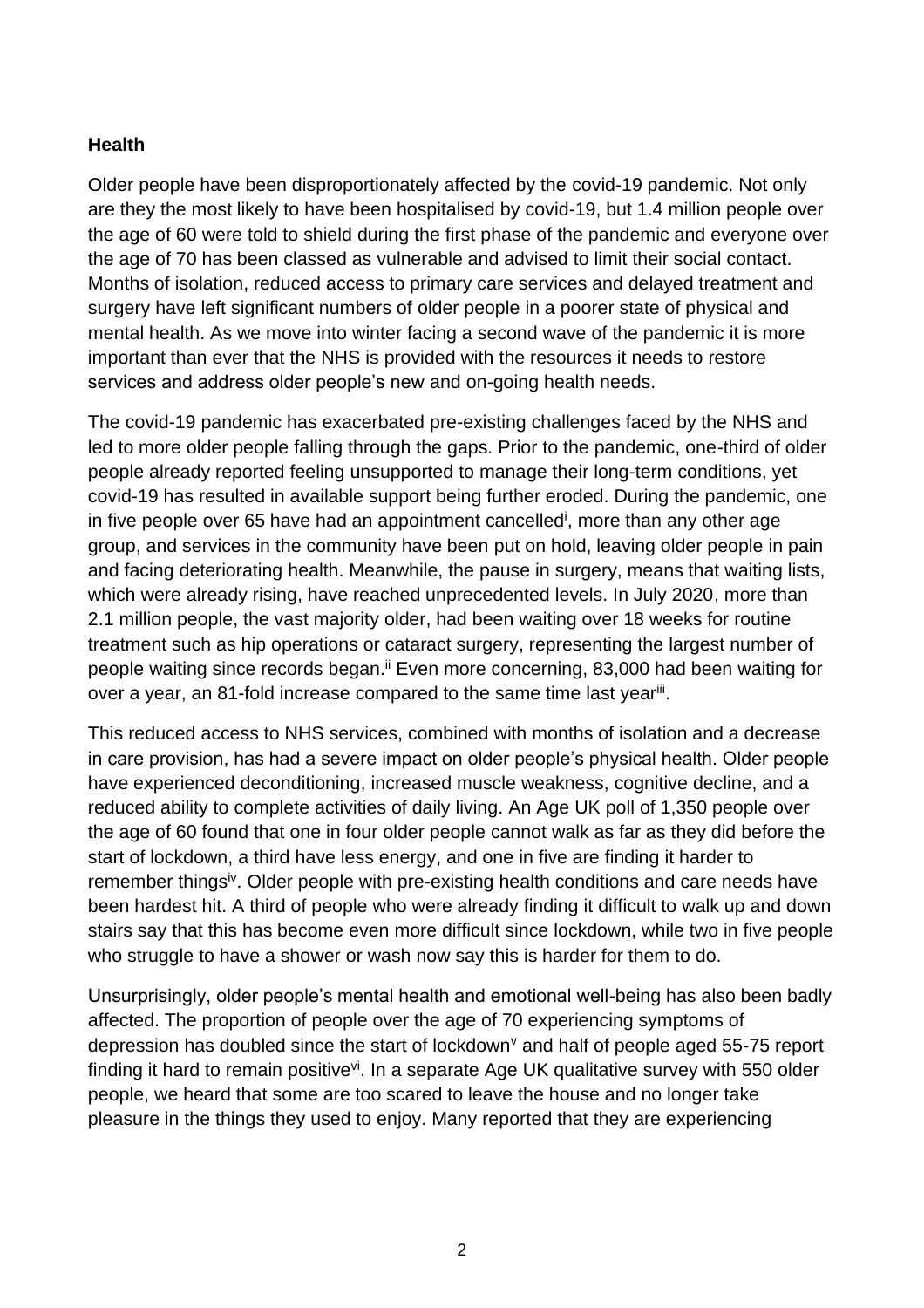extreme loneliness and told us they felt unwanted, unloved, and forgotten. Worryingly, while mental health needs amongst older people have soared, the proportion accessing support has further decreased (from an already low baseline). Older people make up 20% of the population, yet latest Improving Access to Psychological Therapy referral figures show that only 5% of referrals are from people aged 65 and over.

#### **What Age UK wants to see:**

Age UK would like to see renewed commitment to the ambitions and financing of the longterm plan and the priorities in that plan to improve care for frailer older people and support people to stay independent for longer, in particular the 3 priority areas:

- A comprehensive offer of enhanced NHS care in care homes.
- Priority roll out of proactive anticipatory care to older people living with frailty in the community.
- Universal access to community based rapid response and urgent care services for older people at risk of a health crisis.

#### <span id="page-2-0"></span>**Social care**

The challenges faced by the social care sector before the covid-19 pandemic were deep rooted and systemic. The system had struggled for many years with rising levels of demand, increasingly complex needs and a chronic lack of investment from central Government. While a number of short-term cash injections helped ease these pressures to a degree, between 2010/11 and 2018/19 total public spending on adult social care fell by £86 million in real terms, representing a 4% reduction in local authority spending. While total spending has now largely recovered from its lowest point in 2014/15 the population has increased, in real terms, accounting for population change, spending per head of the adult population is estimated to have fallen by 12%<sup>vii</sup>.

Local authorities have had to manage these pressures by reducing services and minimising care packages, as well as through implementing stricter eligibility criteria. Last year, there were 1.35 million new requests for social care support from older people but just over half (51%) resulted in either no services being received or the older person being signposted to universal services or elsewhere<sup>viii</sup>.

Moreover, the number of older people receiving local authority long-term care over the course of the year has decreased year-on-year – from 599,680 in 2014/15 to 548,435 in 2018/19. This is an 8.5 per cent reduction over the five-year period. There has also been a 7.3 per cent reduction in the number of older people receiving long term residential or nursing care between 2015/16 and 2018/19, and a 10.1 per cent reduction in the number of people receiving long term community support<sup>ix</sup>. This is despite a growing population of older people with high levels of need, so more are going without the support they require, with knock on consequences for other public services, particularly health.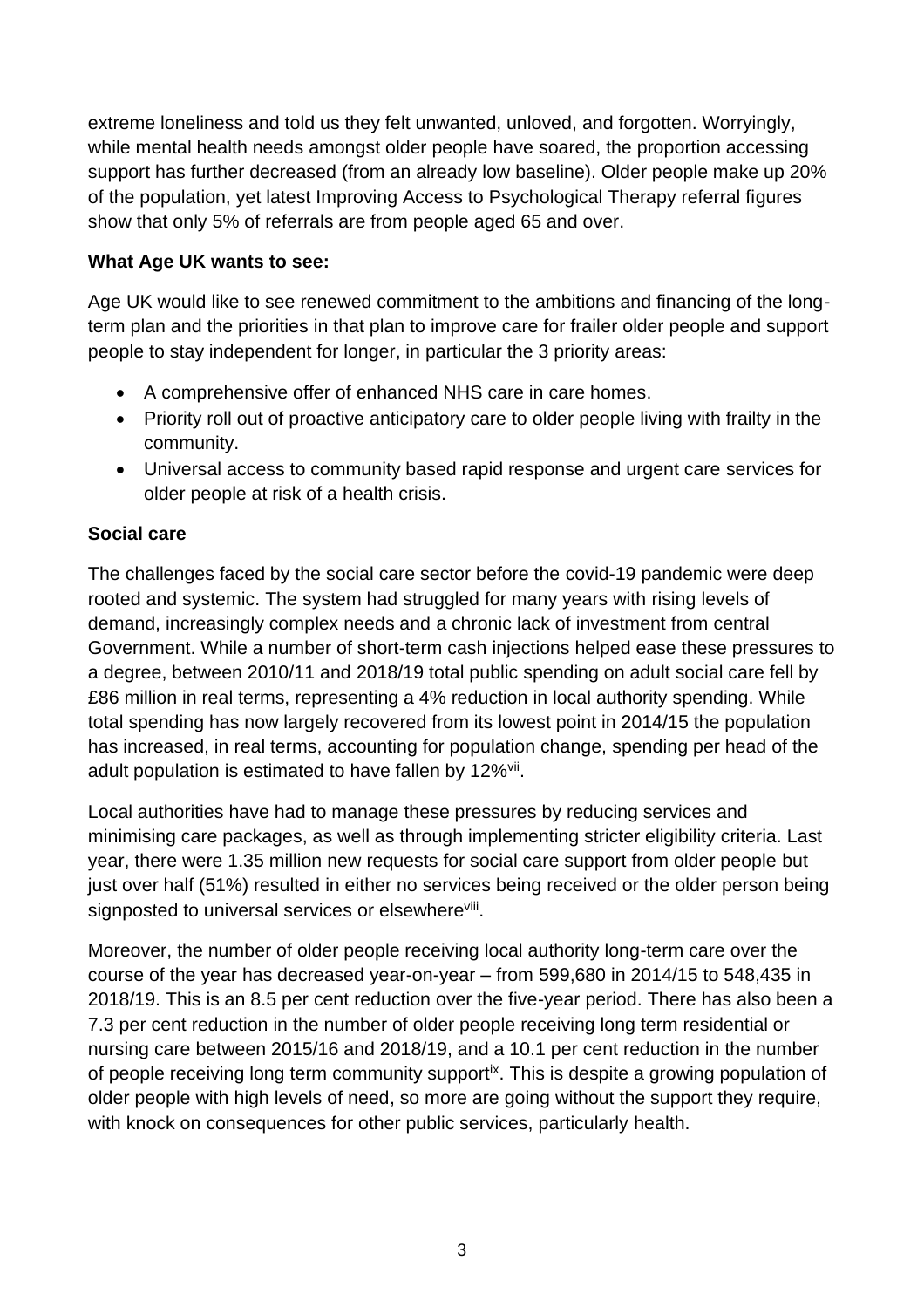Reduced funding and rising costs have also had a considerable impact on self-funders – the growing number of individuals who are deemed ineligible for State support – who have been left to subsidise the care sector in the face of the significant, and growing, gap between local authority funding and the true cost of the care provided. On average selffunders now pay 41% more for the same package of care as that arranged and paid for by the local authority. For residential care, the average fee paid by a local authority is £610 a week, whereas the average fee paid by a self-funder, for the same package of care is £851 per week<sup>x</sup>. Anecdotal evidence suggests that the cost burden on self-funders has increased in the last year as providers have faced steep cost increases associated with covid-19. These costs add up, and can be catastrophic, with older people forced to sell their home or spend their life savings to pay for a care bill they could not possibly plan for.

Chronic lack of funding has led to significant market instability and insufficient capacity in the system leading to care deserts emerging where individuals struggle to access care services regardless of their ability to pay. This has particularly been the case for nursing care, where in some parts of the country the number of nursing home beds has fallen by more than a third in the last five years<sup>xi</sup>. This has been coupled with significant levels of churn amongst home care owners and operators. There have also been major challenges to capacity of the workforce, where at any one time there are approximately 122,000 vacancies- nearly one in every 10 roles in the adult social care sector<sup>xii</sup>. It is estimated that to meet the needs of an ageing society the workforce will need to grow by 2.6% every year until 2035, to a total of 2 million jobs in care<sup>xiii</sup>. Domiciliary care, where the majority of people receive social care support, suffers from the highest vacancy and turnover rates of any role in care at 10.6% and 38.8% respectively<sup>xiv</sup>.

Ultimately, these major issues have taken a substantial toll on the physical and mental health of older people and we have witnessed levels of unmet need rising steeply for all older people, irrespective of their access to formal or informal care or their ability to fund care. We estimate that 1.6 million people over the age of 65 – nearly one in seven - are struggling without all the help they need to carry out activities of daily living (ADL) – essential everyday tasks, such as getting out of bed, going to the toilet or getting dressed<sup>xv</sup>. We are particularly concerned with the estimate that 57 per cent of people aged 65 and over who are unable to complete three or more ADLs receive no help or help that does not meet their needs<sup>xvi</sup>.

With stretched capacity and stricter eligibility, loved ones of people with social care needs have been increasingly expected to take on more caring responsibility themselves, with the proportion of people providing a form of unpaid care having gone up substantially in recent years<sup>xvii</sup>. It is now the case that the overwhelming majority of care is provided on an unpaid basis by families and friends. In fact, many of these carers are older people themselves, with an estimated 2 million carers over the age of 65, of whom 417,000 are aged 80 and over<sup>xviii</sup> and around two thirds of carers over the age of 60 living with longterm health problems or a disability<sup>xix</sup>.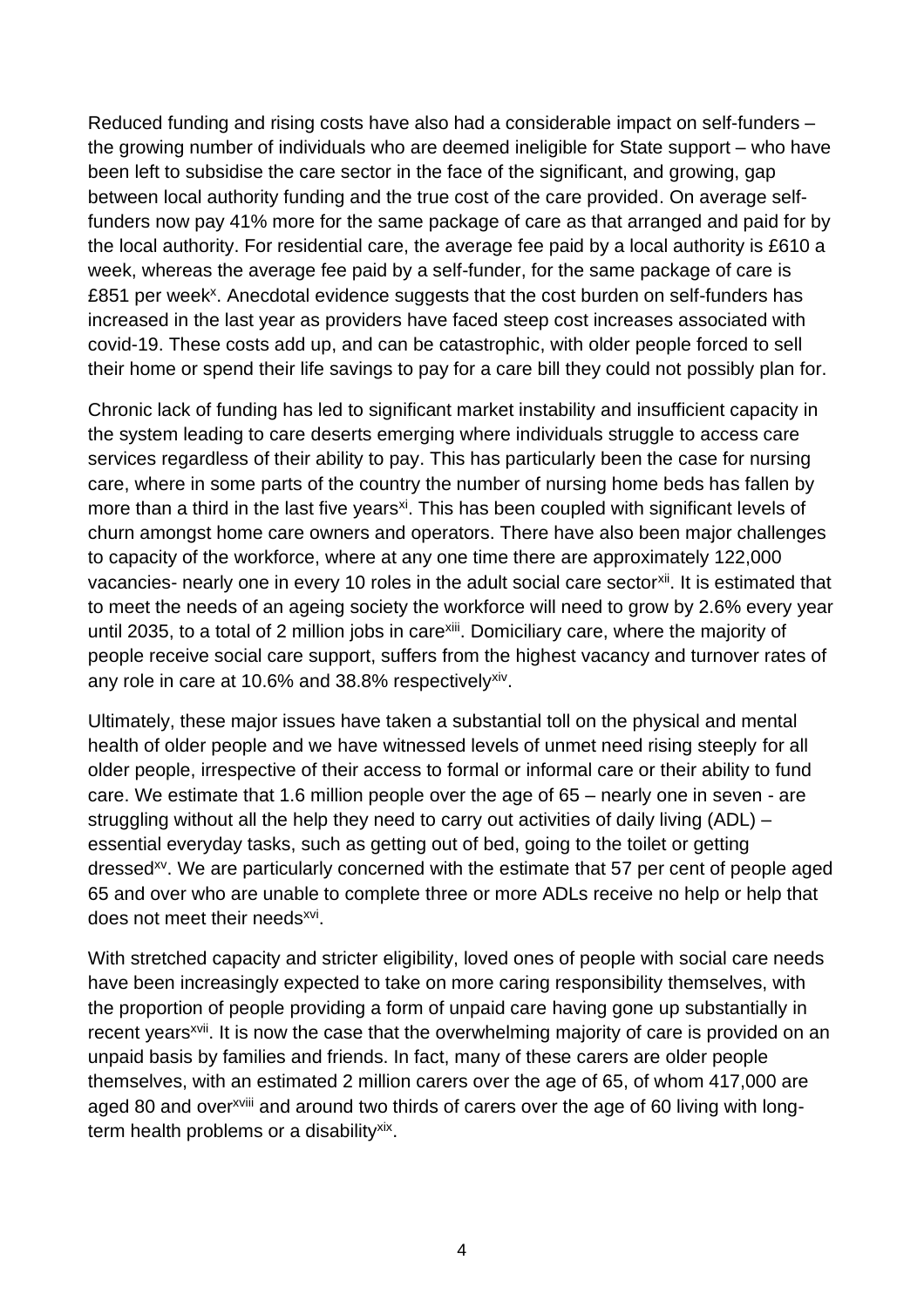Covid-19 has simply piled more pressure onto a system already struggling to cope and illequipped to respond and protect older people at a time of crisis, ruthlessly exposing the long-term systemic failings.

An already financially fragile sector has struggled to manage sudden and major costs associated with covid-19. Services are having to buy infinitely more PPE at inflated purchase prices. Some reports have suggested that PPE costs have increased twelve-fold since the start of the pandemic<sup>xx</sup>. Beset by major issues around access to testing and sufficient PPE, the sector has had to contend with high levels of staff sickness or absence through self-isolation – taking place in the context of significant pre-existing workforce vacancies. To maintain safe staffing levels, care providers had to rely heavily on agency expensive staff to fill the gaps, especially at the height of the pandemic before the infection control funding came into effect. Many providers now face steep increases in insurance costs as well.

Other care providers have faced a significant reduction in the demand for their services as older people – particularly self-funders – chose to cancel their care packages due to concerns about transmission of the virus or, tragically, because many more deaths and lower than usual occupancy in care homes have left beds empty. A UK Homecare Association survey indicated that about 1.2 million domiciliary care visits had been cancelled over a two-week period in April<sup>xxi</sup> and recent reports suggest the capacity of care homes has now fallen below 75% of usual capacity since March 2020<sup>xxii</sup>. Further, recent polling suggests that around 40% of people over the age of 65 are less likely to seek residential care services following the coronavirus pandemic<sup>xxiii</sup>. This is extremely concerning for the financial viability of care providers now and in the longer term. As such, while the commitment in the Social Care Plan to provide free PPE and support through the infection control fund is extremely welcome, it is unlikely to go far enough nor help providers recover their financial footing into 2021/22 and beyond.

The tragic result of this has been significant loss of life. Between the  $7<sup>th</sup>$  March and 20<sup>th</sup> June, there have been more than 19,000 deaths of care home residents attributable to covid-19<sup>xxiv</sup> and between the 10<sup>th</sup> April and 19<sup>th</sup> June 819 deaths of recipients of domiciliary care attributable to covid-19, although it is possible this figure could be higher given domiciliary care recipients have been much less likely to have their death attributed to covid-19 than care home residents<sup>xxv</sup>.

Data has also begun to show us that throughout the course of the pandemic, there has been a significant increase in loss of life more broadly for those receiving social care. In fact, between 7<sup>th</sup> March and 22<sup>nd</sup> May, the number of people who died in care homes was more than double (110%) the usual number of deaths in care homes<sup> $xxvi$ </sup> and between 10<sup>th</sup> April and  $8<sup>th</sup>$  May there were 3,161 deaths of domiciliary care recipients, 170% (1,990) more than the average for the same period in the previous 3 years<sup>xxvii</sup>.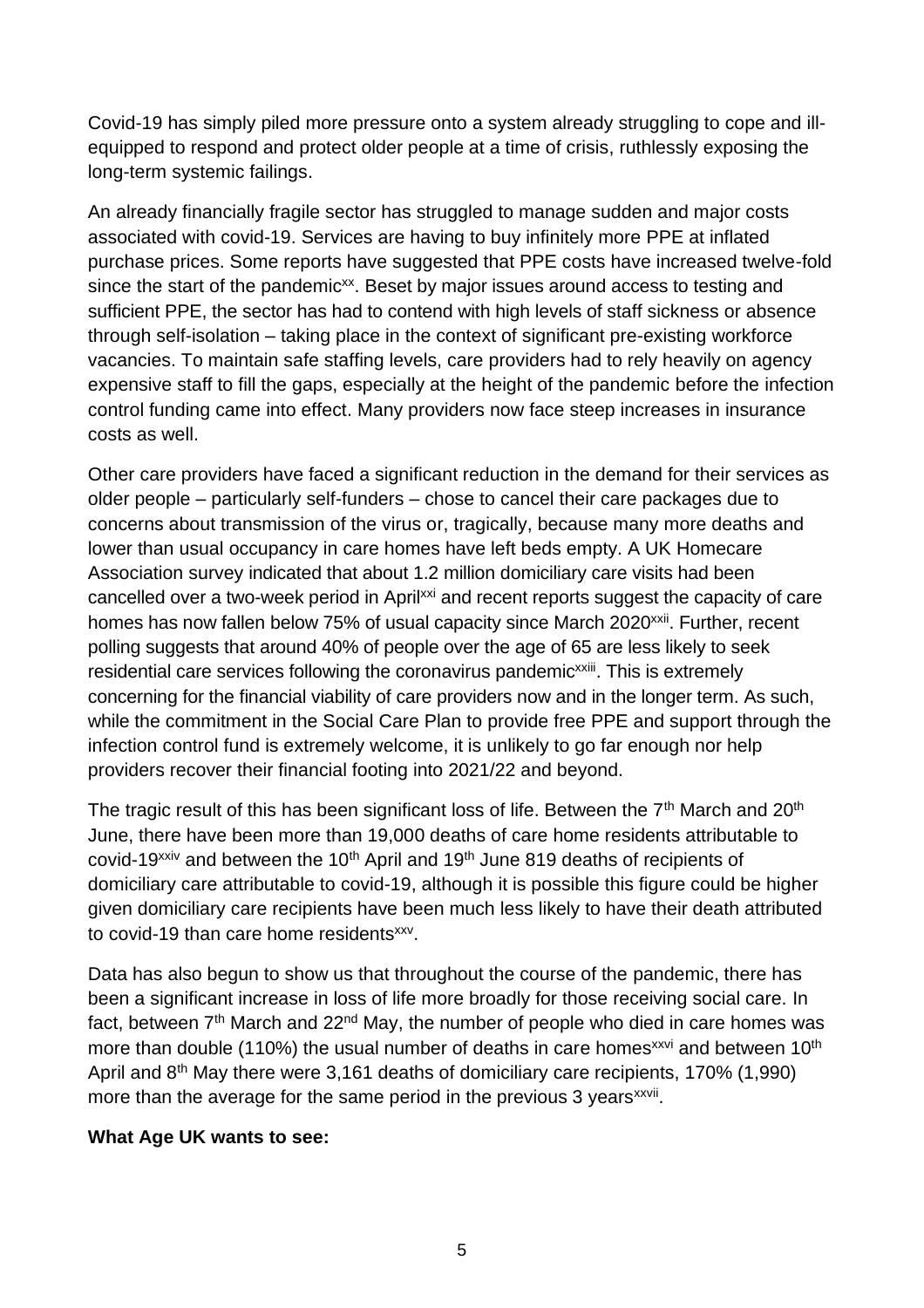There has been a strong case for refinancing and reforming social care for well over a decade. Successive governments have introduced short-term funding solutions like the Council Tax precept and emergency funding packages – just enough to avert total collapse but not enough to create a sustainable set of services, let alone a proper 'system'. In the short term, the priority is to ensure social care has enough money to get through the winter without a financial crisis; from that point of view we believe the additional funding announced in early September 2020 was extremely helpful but probably not enough, given it is less for six months than the amount provided for only four months earlier on in the pandemic.

Longer term, it is time for this country to do what others like Germany and Japan did some twenty years ago: modernise our social care system and agree on a way of funding it so it is sustainable for the future. There are a number of agreed principles that should underpin funding reform including:

- **1. Universal risk pooling**: any system needs to establish a universal compulsory risk pool in the same way that we do for healthcare (although there are a range of options as to how and when people could pay in over their life).
- **2. Free at the point of need**: a system should offer an acceptable level of care free at the point of need and any contributions, towards living costs for example, should be based on ability to pay out of income and should not expose individuals to personal financial risk or hardship.
- **3. National eligibility criteria and assessment at the point of need**: assessment should be simple to access and understand, nationally set and individual needs assessed independently.
- **4. Addressing unmet need:** a system must address the current high burden of unmet need and offer a level of support capable of meeting people's assessed need.
- **5. Supports informal carers**: informal carers are always going to be a feature of care and support, however the system must be 'carer blind' meaning people's eligibility and/or the support on offer should not be cut back on the basis that someone has informal carers to fill the gap.
- **6. Supports a stable market and investment in the workforce**: any system should be able to support a stable provider market capable of investing in workforce skills, recruitment and retention. This should establish parity of terms and conditions with the NHS, and ensure the sector is able to access the same provisions for international recruitment.

#### <span id="page-5-0"></span>**Benefits and poverty**

#### **Poverty**

Nearly 2 million pensioners (1.9 million) are living in poverty – this is 16 per cent of pensioners – the same proportion as in 2008/09. This proportion has risen in the last few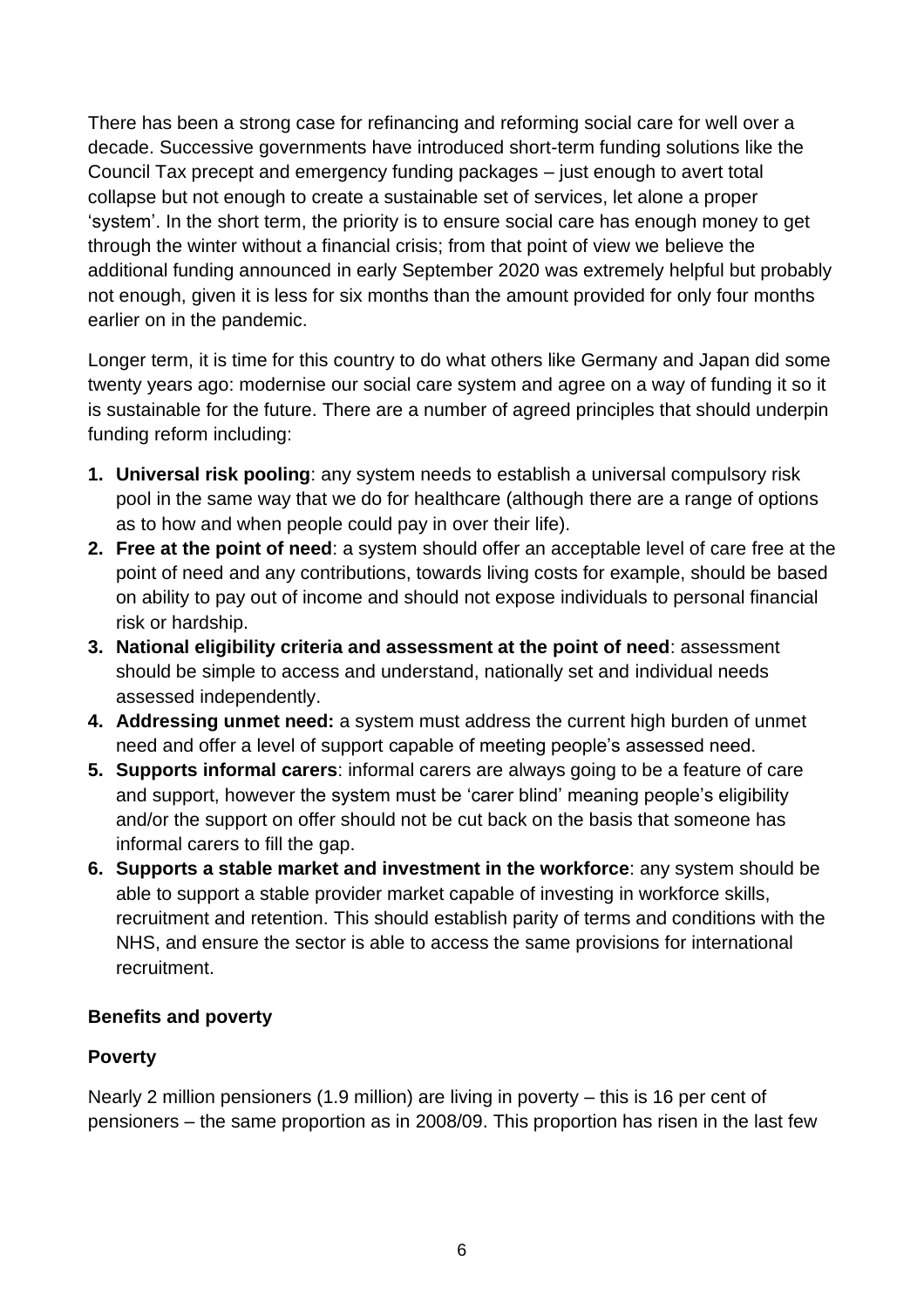years after a fall to 13% in the early 2010s. State Pensions and benefits make up the vast majority of income for those on low incomes – 86% of income for the poorest fifth of single pensioners – and are very important for many others. State Pensions and benefits account for at least half of income for 60% of all pensioner households (47% of couples 73% single pensioners). In other words, any adverse changes to State Pensions and benefits would disproportionately affect older people on low and modest incomes.

#### **The State Pension triple lock**

The triple lock has helped increase the value of the State Pension. However, on average, the State Pension is still less than £8,000 a year. Some commentators have suggested it is unfair that pensioners can expect an increase in their State Pension of 2.5% next April at a time when average earnings are likely to be falling. However, 2.5% of the basic pension is only an additional £3.35 a week – little more than the cost of a TV licence which most over 75s are now expected to pay. It is possible that next year's earnings inflation could be affected by a drop in average earnings this year, followed by a bounce back. However, at present the position is uncertain and it is too soon to be making decisions on uprating for 2022. It is also important that long-term policy decisions are not based on short-term exceptional circumstances.

Any changes to State Pension uprating would not just affect current pensioners but would have an even greater impact on the future retirement income of younger people. Given the adverse impact the pandemic is having on jobs, earnings, and prospects for saving into a private pension, the State Pension could well become even more important for today's workers when they reach retirement. We recognise that there are difficult financial decisions about tax and spending ahead which are likely to affect all of us. However, changes to the State Pension would hurt current and future pensioners on low incomes the most and the underlying reasons for retaining the triple lock remain as strong as they did before the pandemic hit us.

#### **State Benefits**

In an ideal world, the State Pension system should provide an income sufficient to cover basic needs and everyone would have opportunities to build up additional private incomes which would allow a comfortable retirement. However, with nearly 2 million pensioners in poverty we are a long way from that, so many people require additional benefits to top up their low retirement income. Means-tested benefits play an important role but often go unclaimed, for example, around 2 out of 5 (over a million) pensioners who should be getting Pension Credit are missing out. People may not know what is available, may assume they are not entitled to any help, may be put off by the process of claiming, or be reluctant to ask for help. The Government should take a more proactive ongoing role in promoting benefit take-up and also look at ways to make processes work better with less emphasis on individuals having to navigate complicated systems.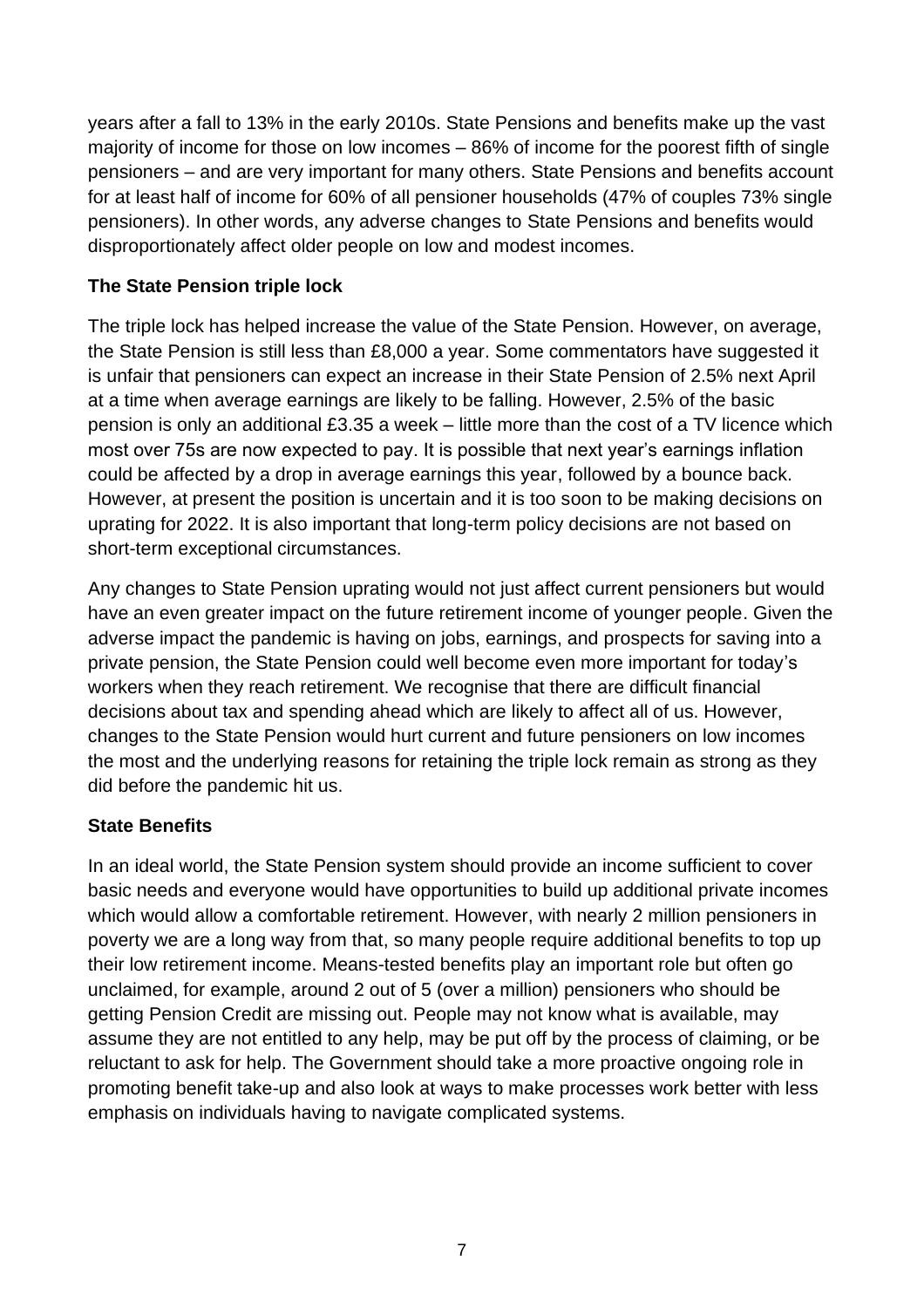While it is essential that more is done to improve take-up, it is likely that there will also be people who do not claim the benefits due to them. Means-tested benefits are expensive and complicated to administer, resulting in people feeling penalised for having saved, and can produce 'cliff-edges' for those whose income is just above the threshold for support. Universal benefits such as the Winter Fuel Payment are therefore an important element of retirement support and can make a huge difference to many of our poorest older citizens who not receiving benefits due to them, or those who just miss out because of small private pensions or savings.

We know that the decision to abolish the free 75+ TV licence has had a devastating impact on significant numbers of isolated and disadvantaged older people on low and modest incomes. The introduction of a complex new system for TV licences in the midst of a pandemic has also caused large numbers of older people inexcusable anxiety and distress. Age UK remains strongly of the view that the Government and the BBC need to look at this issue again and find a different approach that allows our over-75s to continue to be able to watch Freeview TV for free and without hassle, as part of a broader settlement concerning the future of the Corporation.

#### **State Pension age**

The next review of State Pension age (SPA) is due to take place by July 2023. The Government is required, by law, to commission a review that looks at wider factors relevant to SPA, as well as a report by the Government Actuary. While there is uncertainty about the impact that covid-19 will have on longevity overall, it does appear that disadvantaged groups are being affected to a greater extent. This makes the wider review even more important. However, we should also be looking at ways to mitigate the impact of changes already introduced. The rises in SPA and linked increase in the age to claim Pension Credit and other support, have already had a major impact on many low income and disadvantaged people in their 60s who are not able to work up until SPA due to ill health, disability or caring responsibilities, or because they are unable to find work (see also section on employment support). The numbers in this position are likely to increase following the impact of covid-19 on older workers.

- Benefit take-up must be increased through on-going publicity, information, advice and support and the Government should look at ways to make processes work better with less emphasis on individuals having to navigate complicated systems.
- The Government should restate its commitment to maintain the triple lock as this enhances the value of the basic state pension not only for current pensioners but for future generations, helping to lift many older people out of poverty.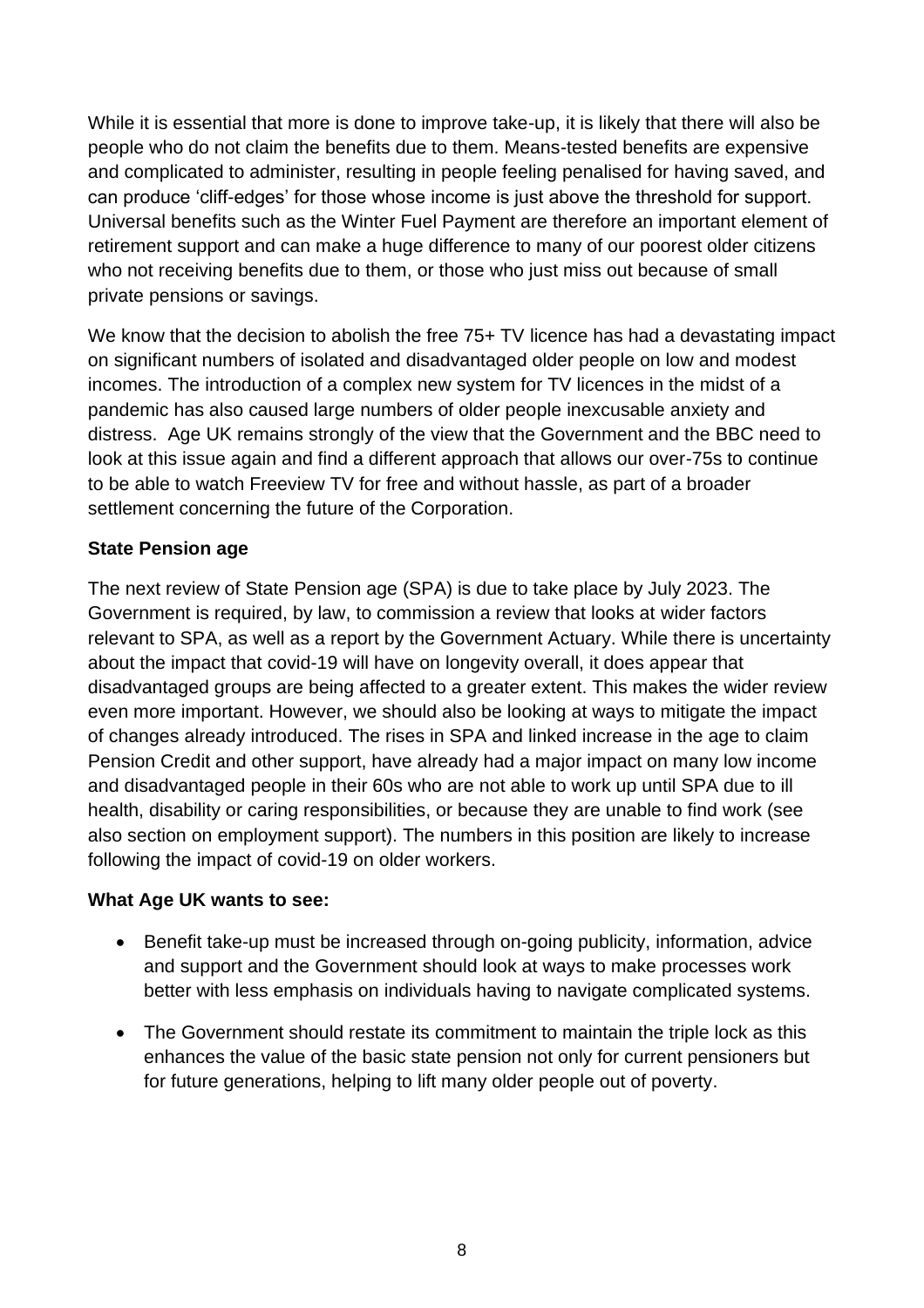• The Government should look at ways to improve financial support for those approaching SPA who have little or no prospect of working again – Age UK believes that a clearly defined group of people in this situation, for example where they have caring responsibilities or long-term ill-health, and who are within three years of their SPA, should be entitled to claim their full State Pension early.

#### <span id="page-8-0"></span>**Digital inclusion**

The internet and online communication has been increasingly important for many people with the onset of covid-19 and the need to spend more time at home. They have helped people to maintain social contacts, carry out tasks such as shopping and banking and enjoy some entertainment. Feedback suggests that many older internet users have been encouraged to learn new digital skills such as making video calls or shopping online. Restrictions may have also prompted some older people, who previously were not interested in using the internet, to want to do so. While being motivated to learn digital skills is an important first step, we know that people face a range of other barriers such as lack of access to appropriate training and support, cost, and concerns about security. Age UK has been testing out remote ways of helping people gain skills and confidence online, but we know that many will need personalised ongoing support which can be resource intensive.

There are 3.8 million people aged 65+ who do not use the internet, and while we know that with the right support some would be able to become safe and confident online, there will always be a very substantial minority who will not gain digital skills, or who will lose them again with advancing age. Others continue to feel that the internet is not for them and they should not be penalised as a result. The pandemic has highlighted the difficulties that people who are offline can face. Public and private organisations providing essential goods and services must ensure that those who do not use the internet are not put at a disadvantage. They should be obliged to continue to offer offline access and support.

#### **What Age UK wants to see:**

- There is a need for increased funding for digital inclusion services to help many more people, including older people, gain the skills they need to thrive in an increasingly digital world.
- Moving public services online will provide substantial savings, but this should not be done at the cost of disadvantaging the most vulnerable in society. Some of the savings from digital services should be used to maintain offline options and fund digital inclusion programmes. Assisted digital services should apply to local as well as national Government services.

#### <span id="page-8-1"></span>**Banking and financial services**

#### **Access to cash**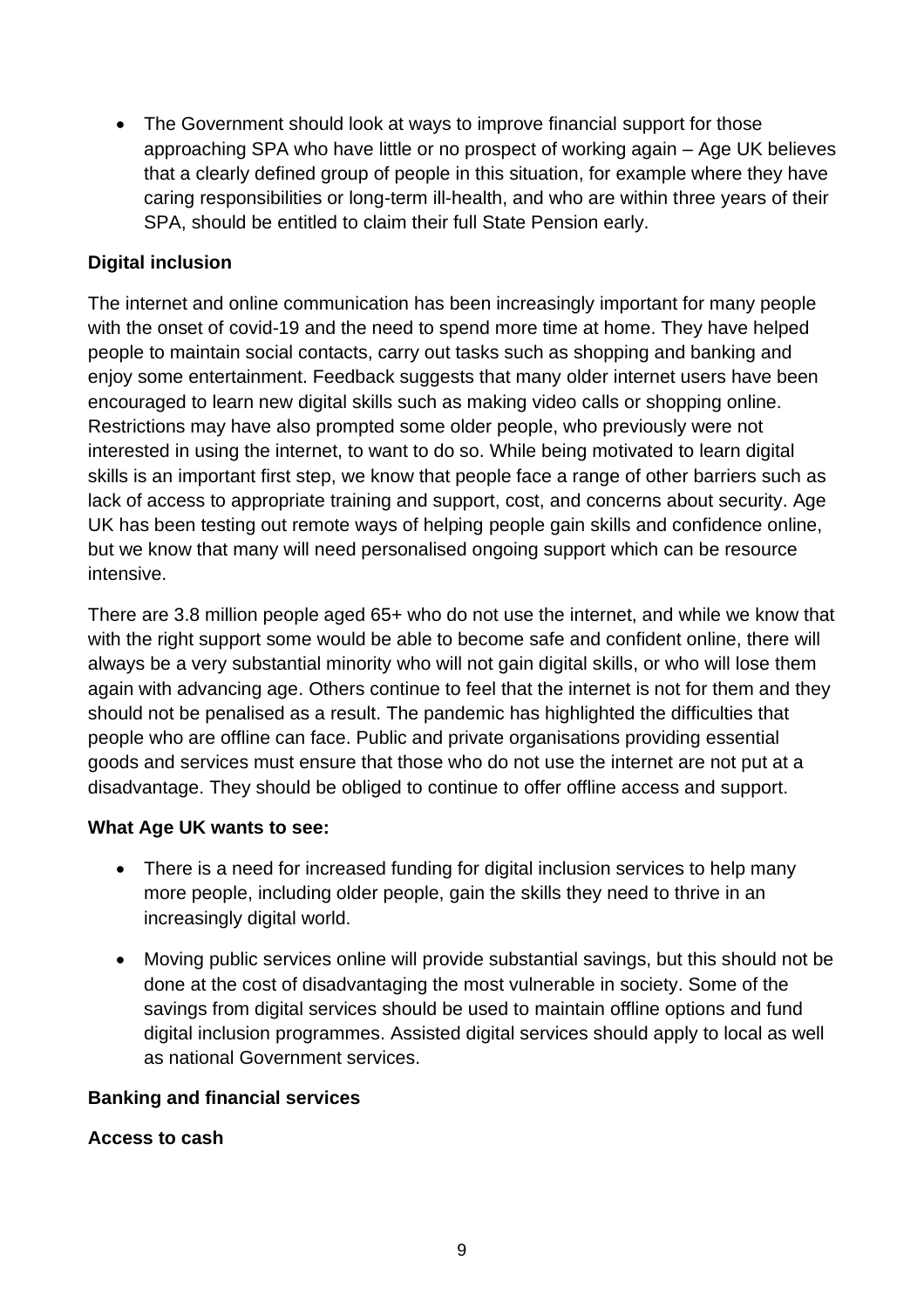One of the main difficulties faced by a lot of older people during the lockdown has been accessing cash. While many of the banks have stepped up to help their older and vulnerable customers, the pandemic has led to a decline in cash use which in turn has led to serious questions about the future of cash.

The Access to Cash Review found that 75% of older people would find it difficult to live their lives without cash, depending on it for buying essential goods and services. Cash must not disappear as collateral damage from recent events, and the Government must be prepared to help maintain the viability of the cash network. This could mean taking action to protect the use of cash, as well as ensuring that the cash distribution network remains viable.

The guidance published in September by the Financial Conduct Authority is welcome, although we have concerns that it will be ineffective unless it is properly enforced. We hope that the Treasury's Financial Policy Forum will monitor and report on access to cash.

#### **Role of the Post Office network**

We have concerns about the increasing role taken on by the Post Office network in providing banking services. While it can play an important role in replacing services once provided by the banks, we are concerned that the ongoing provision of such services is not guaranteed. We are particularly concerned about the future viability of many sub post offices, and while we recognise that the Post Office has introduced temporary measures to maintain postmaster incomes, consideration needs to be given to the way that sub postmasters are remunerated to ensure that they are encouraged to remain in the industry.

The lockdown has also impacted on cash acceptance, with many retailers refusing to access cash payments. This causes problems for older people reluctant to use electronic banking and cards. The Government should consider legislation requiring 'bricks and mortar' businesses to accept cash. It should also look at the operation of the cash distribution system, to ensure that it remains economically viable and that costs do not become prohibitive.

- The Government should work closely with the Bank of England and the Financial Conduct Authority to protect the future of cash. This includes ensuring people can access cash when required via bank branches and the ATM network, spend cash in shops and when they use services, and in particular to ensure that the infrastructure to move cash around the country and distribute it remains open for business.
- The Government should also look closely at the current Access to Cash pilots and use any positive results to create a strategy for any that are successful to be rolled out across the UK.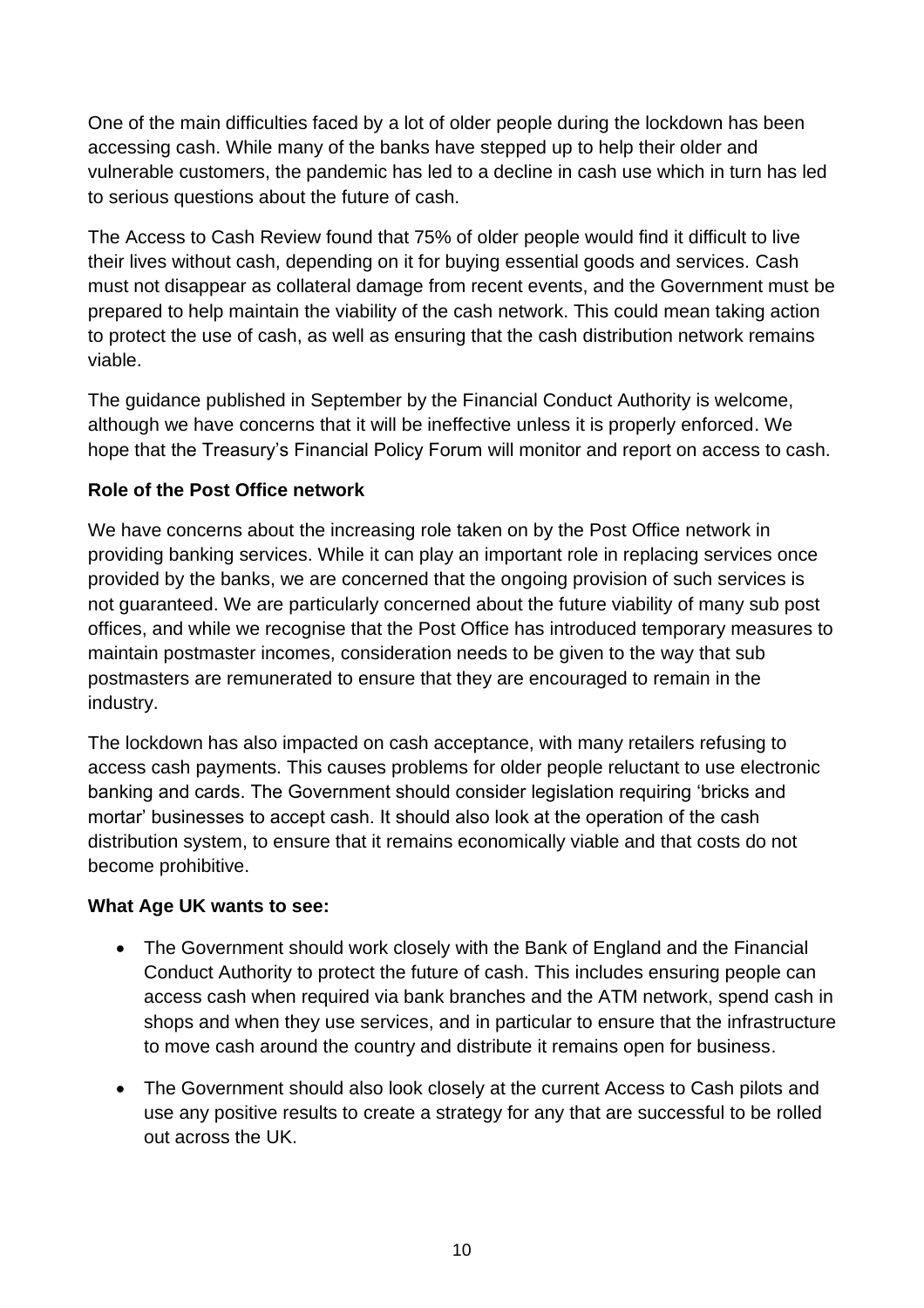#### <span id="page-10-0"></span>**Employment support**

#### **Unemployment support**

As the CJRS winds down it is near certain that unemployment will increase next year. Analysis by the Institute for Employment Studies has suggested that about 450,000 people will be made redundant in the third quarter of 2020. The IES also estimates that both the oldest and the youngest workers have been worst affected by the state of the labour market.

On average, older jobseekers take longer to get back into work than younger jobseekers. Previous analysis by Age UK has highlighted that unemployment support is not designed with 50+ claimants in mind. It is imperative the Government responds quickly to the worsening labour market, including by providing intensive, tailored support early in people's claims.

We are concerned that older jobseekers are being forgotten – the policy response has been focussed on youth, and while we agree that younger people are likely to suffer disproportionately in the recession, many older workers, particularly those in lower paid roles, will also suffer job loss and a lasting financial impact. It is important that the Government response adequately recognises this, or a number of people will be facing spending their retirement living in poverty.

#### <span id="page-10-1"></span>**Carers**

The pandemic has highlighted the true value of carers to our society and they have shown remarkable commitment. We need to make sure they are properly valued, and that Carers Allowance is increased to reflect the true value of the role that they play.

Many carers' also juggle their caring responsibilities with work, and in current circumstances it is increasingly important that they have adequate employment protection and the opportunity to work flexibly. We urge the Government to implement the findings from the recent consultation on Carer's Leave as soon as possible, and then begin plans to extend this to include paid leave for caring responsibilities. There should also be a review of the Right to Request flexible working, looking at how to make it as useful as possible for carers and others in the new world of work.

#### **Skills and training**

At a time such as this, investing in workforce skills should be an important part of the Government response. However, public funding for training is focussed on younger people, leaving many older workers without the means to upskill – or for many who find themselves out of work, without the ability to re-train.

Since 2010 there have also been substantial cuts to the training budget available to older workers, partly in favour of greater funding for apprenticeships. We are concerned this has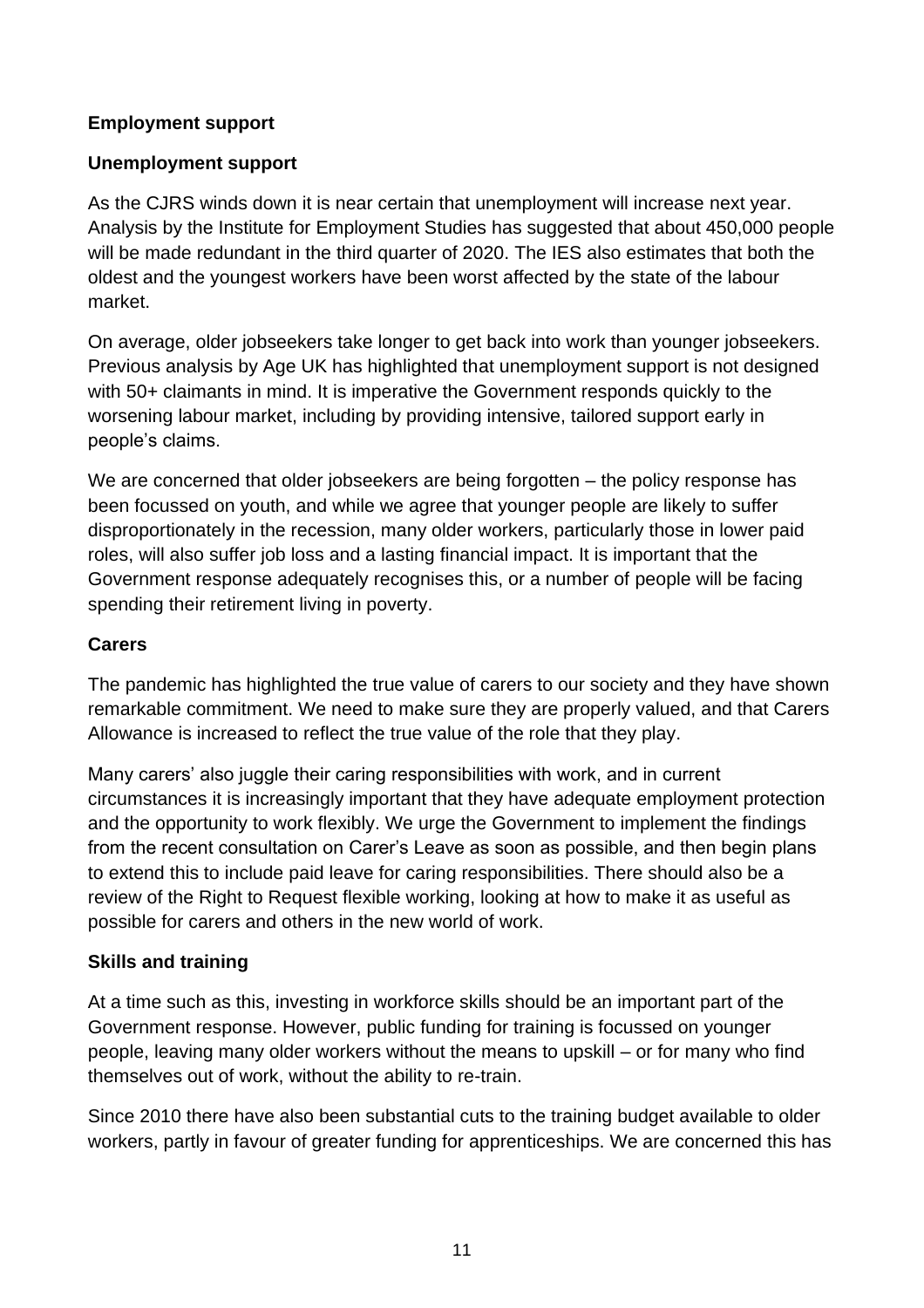had a detrimental effect on participation in other forms of workplace training – while we support the drive to increase apprenticeship numbers, apprenticeships are unlikely to be suitable for the majority of older workers and should not be funded at the expense of other training options.

In terms of the numbers taking part, recent years have seen a rise and fall of older apprentices. In 2009/10, there were 10,000 apprentices aged 45+: this increased to about 60,000 older apprentices in 2014/15 before a decline to 34,000 in 2017/18. While looking at apprenticeships alone does not give us the full picture (and Age UK agrees with the reasons behind some of the policy changes), this downward trend is concerning because it indicates fewer opportunities for older workers to access training. It will be exacerbated if employers, cut their own training budgets, as is likely at present.

We are also concerned about the negative impact 24+ Advanced Learner Loans appear to have had on participation. In 2012/13, the year before they were introduced, there were 713,000 learners aged 45-59. By 2016/17 this has fallen to 453,200. It is not clear precisely why there has been such a sharp fall in participation, but perhaps could be connected to older people being more averse to debt. However, it is important that the Government investigates why the loans have not had the desired effect on participation in learning and moves to boost participation.

#### **What Age UK wants to see:**

- The Government should provide proper support for shielders and others with a serious medical condition who cannot return to their workplace.
- Jobcentre Plus Work Coaches should be trained to understand the specific barriers facing older jobseekers and understand how to help individuals counteract age and disability discrimination.
- We urge the Government to implement the findings from the recent consultation on Carer's Leave as soon as possible, and then begin plans to extend this to include paid leave for caring responsibilities. There should also be a review of the Right to Request flexible working, looking at how to maximise its value for carers and others in the new world of work.
- Many people will need to re-train as a result of the labour market disruption caused by the pandemic, so we believe it is important to increase funding for workplace training. We need to reverse the substantial cuts made to skills budgets in recent years.

#### <span id="page-11-0"></span>**Energy**

#### **Energy efficiency**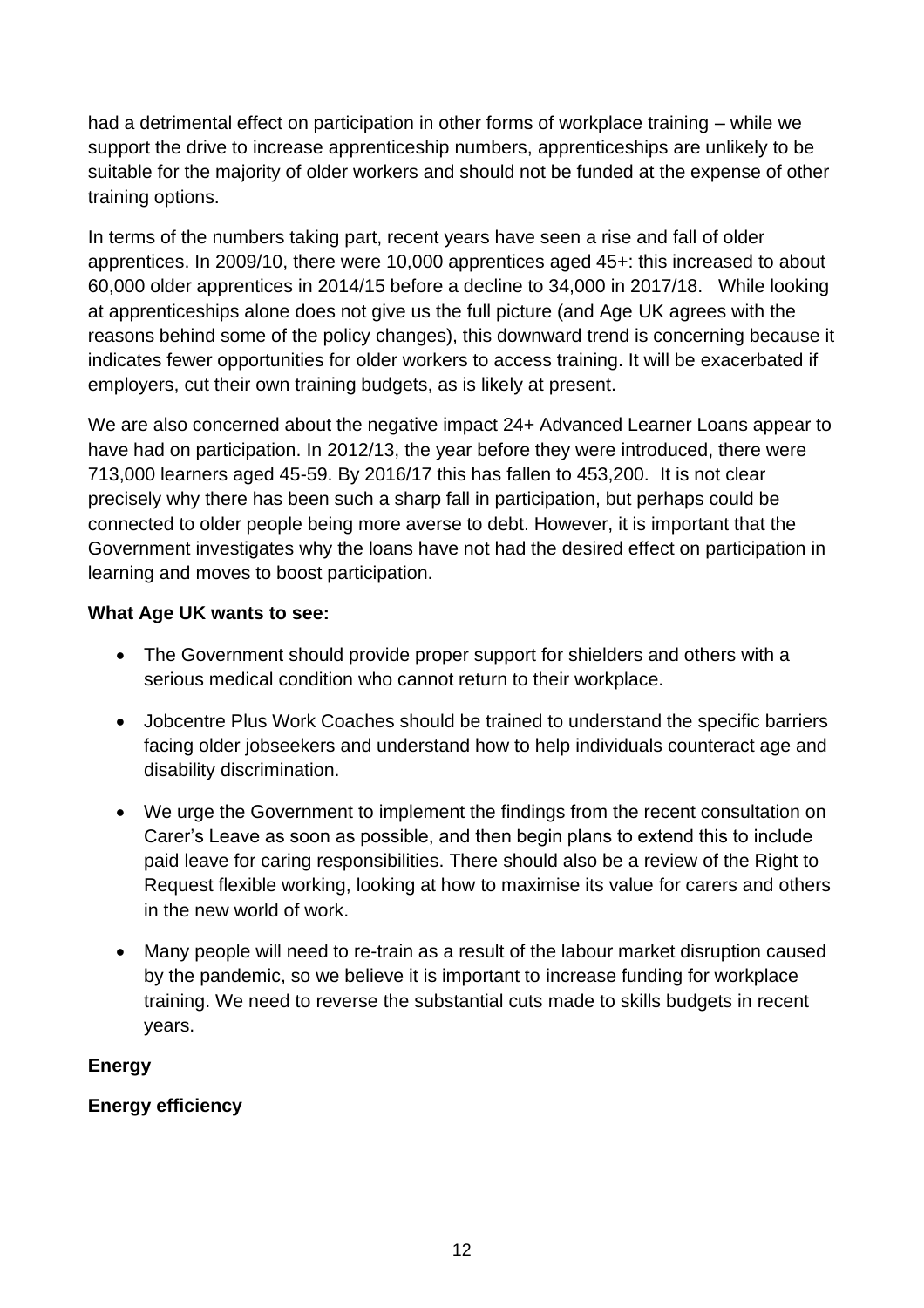Poor quality housing which is unsuitable or in serious disrepair leads to many problems for older people. There is an increased risk of falls and new or exacerbated health problems, including the respiratory conditions which put older people at even greater risk from covid-19. There are around a million people aged 60+ in England living in fuel poverty, many of whom would save money on their bills and have more to spend on other essentials if their home was easier to heat. The Government must designate energy efficiency as a national infrastructure priority.

The Government should reinforce its commitments to protecting people from cold homes by implementing the Home Upgrade Grants announced in the 2019 Conservative Manifesto. £2.5 billion of funding was promised to "replace boilers, provide insulation and in some cases replace energy systems wholesale". It is vital that this funding is in addition to the Green Home Grants, for which the application process opens this autumn. Alongside support for owner-occupies and those in the private rented sector, the government should also fulfil its promise for the £2.5 billion Social Housing Decarbonisation Fund.

The Warm Home Discount Scheme provides approximately 2.2 million low income households with a payment of £140 towards their energy bills. It also supports funding for projects to help low income and vulnerable households with their energy bills and offer advice and debt support. The Government should commit to extending the scheme in its current form for a year from April 2021. Alongside this, the Government should consult on how it can be expanded from April 2022 to support more people on the lowest incomes, living in the coldest homes and those most impacted by lower temperatures.

#### **Energy debt**

There are 2.3m energy accounts in debt. The Government should consider a debt write off or debt matching scheme for those on the lowest incomes and/or on suppliers Priority Service Registers for energy arrears accrued over lockdown. This would help protect some of the most vulnerable people and give them reassurance that they will stay connected and warm and well this winter.

- The Government should raise its ambition to make more homes energy efficient more quickly and designate energy efficiency as a national infrastructure priority.
- The Government should reinforce its commitments to protecting people from cold homes by implementing the Home Upgrade Grants announced in the 2019 Conservative Manifesto and commit to extending the Warm Homes Discount scheme in its current form for a year from April 2020.
- The newly introduced Green Home Grants should be promoted and available for everyone, including renters and homeowners on low incomes.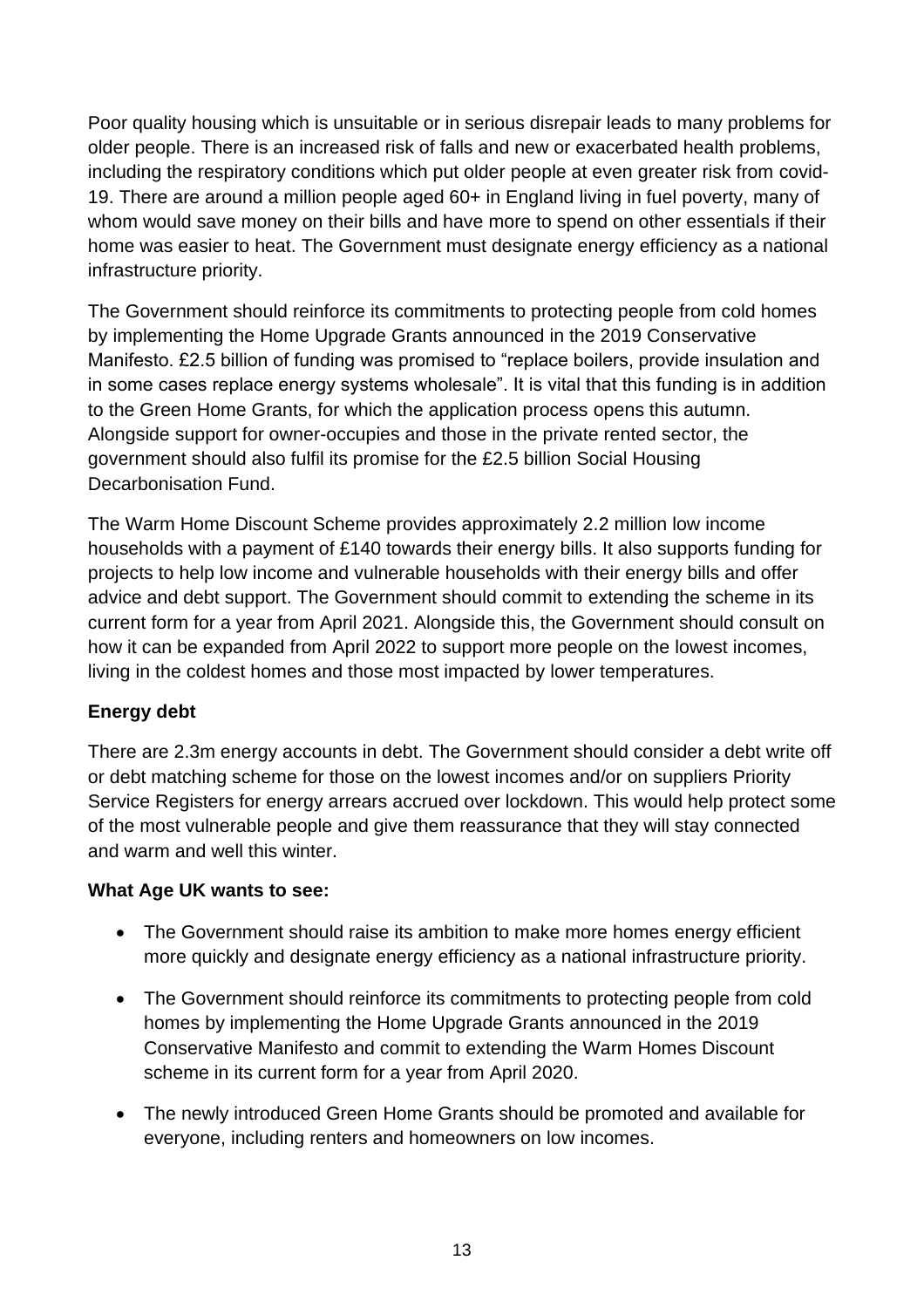#### <span id="page-13-0"></span>**Housing**

Age UK is pleased that the Government has recently announced a consultation on accessible housing. Building new housing stock to the Lifetime Homes Standard is essential if we are to ensure that the housing stock is fit for future generations.

The Government should also confirm funding for home adaptations. With people spending even more time in their house, and with some older people reporting a decline in their general health through the lockdown, it is more important than ever that these are available and that funding for the Disabled Facilities Grant is continued.

#### **What Age UK wants to see:**

- A commitment to making it mandatory to build all new housing to the Lifetime Homes Standard.
- The Disabled Facilities Grant being continued at the same level of funding, and extra steps taken to ensure that adaptations are available to all older people, including private renters, for the remainder of the pandemic.

#### <span id="page-13-1"></span>**Transport**

In spite of the lockdown, transport remains an important priority for many older people who still need to get out and about, for example to the shops and for medical appointments.

- The Government should shore up funding for the bus network, as well as encourage more innovative provision in areas where bus services are unviable.
- The Government should work closely with local authorities across the country to ensure that accessible public transport provision is maintained and improved.

<sup>i</sup> Health Foundation (2020), 'Public perceptions of health and social care in light of Covid-19'. Available at: https://www.health.org.uk/publications/reports/public-perceptions-of-health-and-social-care-in-light-of-covid-19-may-2020

ii NHS England. Consultant-led referral to treatment waiting times data 2020-21. England level timeseries.

<sup>2020.</sup> [https://www.england.nhs.uk/statistics/statistical-work-areas/rtt-waiting-times/rtt-data-2020-21/.](https://www.england.nhs.uk/statistics/statistical-work-areas/rtt-waiting-times/rtt-data-2020-21/)

iii Ibid

iv Age UK October 2015 https://www.ageuk.org.uk/globalassets/age-uk/documents/reports-and-publications/reports-andbriefings/health--wellbeing/the-impact-of-covid-19-on-older-people\_age-uk.pdf

<sup>v</sup> ONS (2020), 'Coronavirus and depression in adults, Great Britain: June 2020'. Available at:

<https://www.ons.gov.uk/peoplepopulationandcommunity/wellbeing/articles/coronavirusanddepressioninadultsgreatbritain/june2020>

vi Centre for Ageing Better, 'The experience of people entering later life in lockdown: the impact of Covid-19 on 50-70 year olds in England, July 2020'. Available at: https://www.ageing-better.org.uk/sites/default/files/2020-07/experience-of-people-approaching-laterlife-lockdown.pdf

vii Health Foundation. (2020). Health and Social Care Funding. Accessed via [https://www.health.org.uk/sites/default/files/2019-11/GE03-](https://www.health.org.uk/sites/default/files/2019-11/GE03-Health%20and%20social%20care%20funding%20-%20long%20read.pdf) [Health%20and%20social%20care%20funding%20-%20long%20read.pdf](https://www.health.org.uk/sites/default/files/2019-11/GE03-Health%20and%20social%20care%20funding%20-%20long%20read.pdf)

viii NHS Digital. (2020). Adult Social Care Activity and Finance Report, England, 2016-17, 2017-18, 2018-19 / Community Care Statistics, Social Services Activity, England, 2014-15, 2015-16.

<sup>&</sup>lt;sup>ix</sup> NHS Digital. (2020). Adult Social Care Activity and Finance Report, England, 2016-17, 2017-18, 2018-19 / Community Care Statistics, Social Services Activity, England, 2014-15, 2015-16.

<sup>&</sup>lt;sup>x</sup> Laing and Buisson. (2019). Care Homes for Older People, 30<sup>th</sup> edition. Accessed via £

xi Incisive Health and Age UK. (2019). Care Deserts. Accessed via: [https://www.incisivehealth.com/wp-content/uploads/2019/05/care](https://www.incisivehealth.com/wp-content/uploads/2019/05/care-deserts-age-uk-report.pdf)[deserts-age-uk-report.pdf](https://www.incisivehealth.com/wp-content/uploads/2019/05/care-deserts-age-uk-report.pdf)